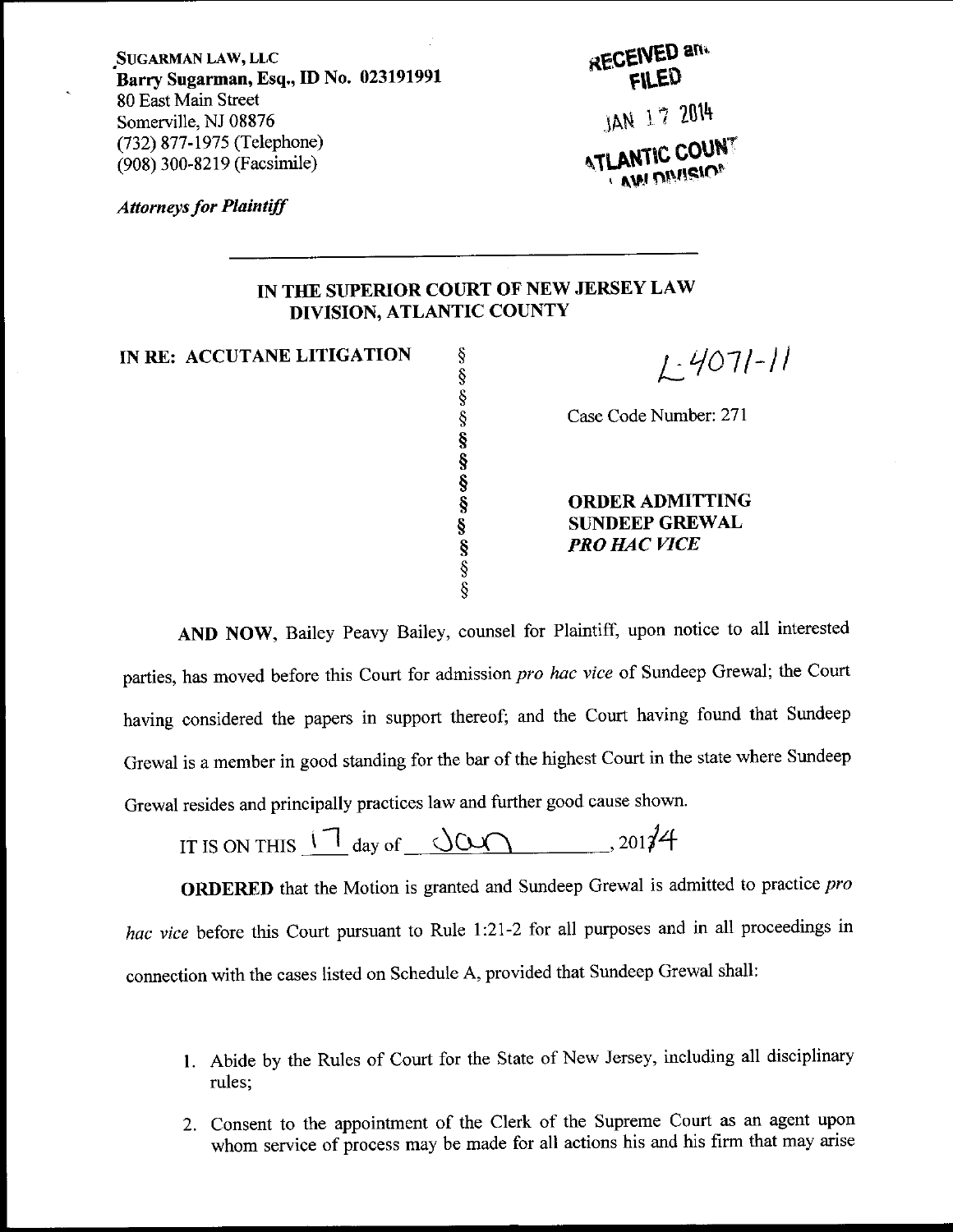out of his participation in this matter;

- 3. Notify the Court immediately of any matter affecting his standing before this Court; and
- 4. Have all pleadings and other papers filed in the court signed by an attomey-at-law of this court employed by the firm of Bailey Peavy Bailey, who shall be responsible for the conduct of Sundeep Grewal; and it is further

oRDERED that Sundeep Grewal shall make payment of fees as provided in the New

Jersey Rules of court, Rule l:28-1(b), 1:28-2 and 1:28B-1(e), within thirty (30) days of the date

of this Order, and it is further

oRDERED that the clerk of this court shall forward a copy of this order to the

Treasurer of the New Jersey Fund for Client Protection; and it is further

ORDERED that copies of this Order shall be served by attomeys for Plaintiff upon all

counsel of record within seven (7) days of receipt thereof.

Honorable-Cal

[ ] Opposed Unopposed